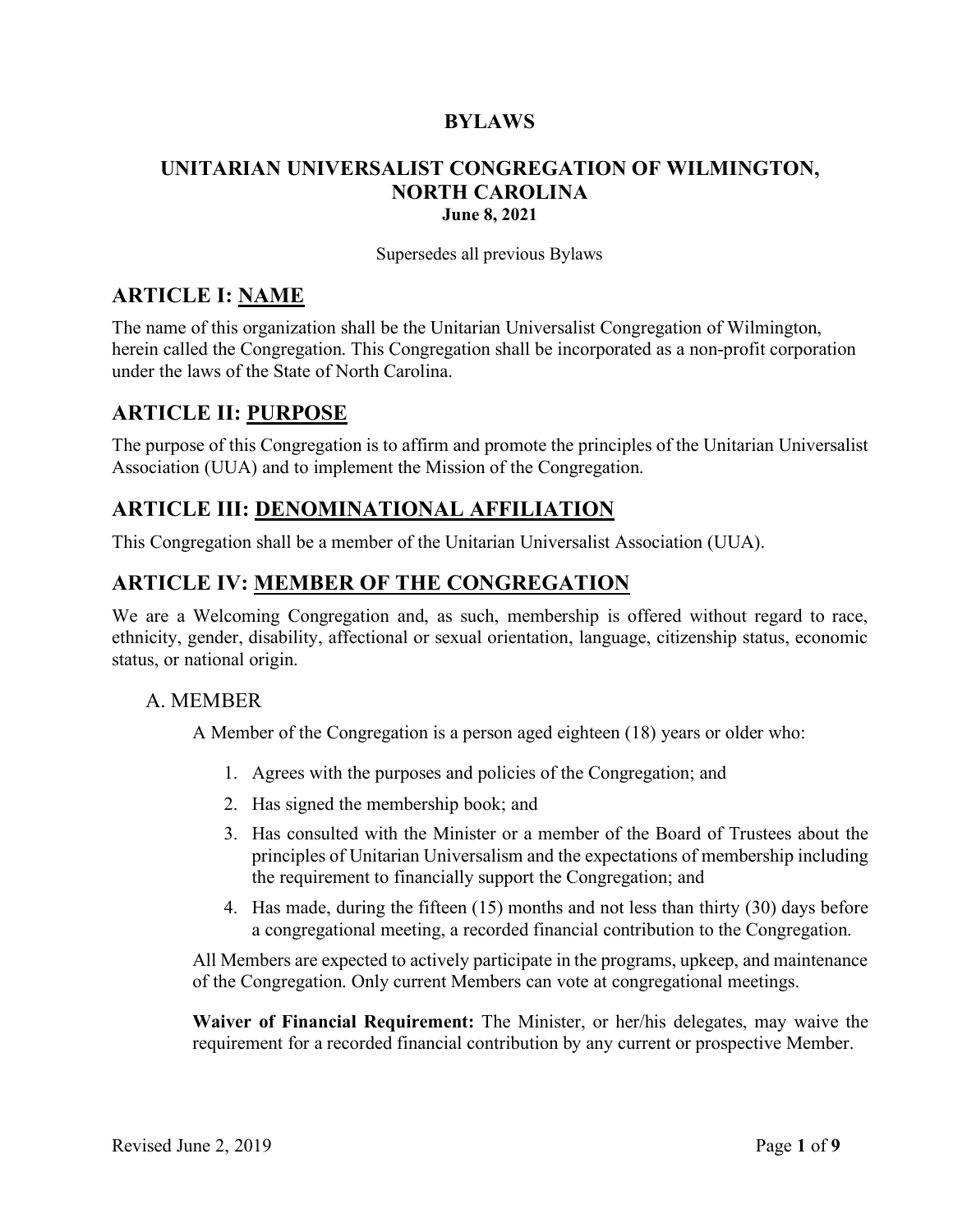#### B. TERMINATION OF MEMBERSHIP

Any Member may resign from the Congregation at any time for any reason, by written resignation delivered to the Congregation. In addition, a Member's name shall be removed from the membership roll in cases of:

- 1. The Member's death.
- 2. A continuous period of inactivity (defined as neither making a recorded financial contribution nor participating in the programs, upkeep, and maintenance of the Congregation) of more than one (1) year. The Member has the right to appeal to the Board.
- 3. Disruptive actions as described in the Disruptive Behavior Policy of the Congregation.

# **ARTICLE V: BOARD OF TRUSTEES**

### A. COMPOSITION

The Board of Trustees (herein called the Board) of this Congregation shall consist of President, Vice-President, , Secretary and six additional Trustees. Officers and Trustees shall be voting members of the board. The Minister and the Treasurer shall be ex-officio, nonvoting Board members.

### B. ELECTION AND TERMS OF OFFICE

Trustees shall be elected at the Annual Meeting of the Congregation from a slate put forward by the Board as presented by the Nominating Committee. Trustees must be members in good standing and may not be employed by the Congregation. Trustees shall be elected for one three-year term to begin on the first day of July following their election. Each year three new Trustees will be elected to the Board and three will rotate off of the Board at the completion of their term. The Board of Trustees shall elect its own officers which shall include the President, Vice President, and Secretary. The election of officers will be held after the election of new Trustees at the Annual Meeting, but no later than the first meeting of the new Board. Board members shall not be elected to a second term until a lapse of one full year following their current term of office.

In the event of a vacancy on the Board, a successor shall be appointed by a majority of the remaining Board members to serve until the next Annual Meeting, when a replacement Trustee shall be elected to fill the remainder of the term of the vacant position. People appointed and/or elected to fill partial terms may be (re-)elected for partial terms as long as the total amount of time served does not exceed three consecutive years.

After serving on the Board for three consecutive years, a person must remain off the Board for at least one year before they can serve again.

The Board may remove a Trustee by a two-thirds vote of the Trustees.

#### C. MEETINGS

The Board shall meet on a day agreed upon by the members of the Board. Any Member of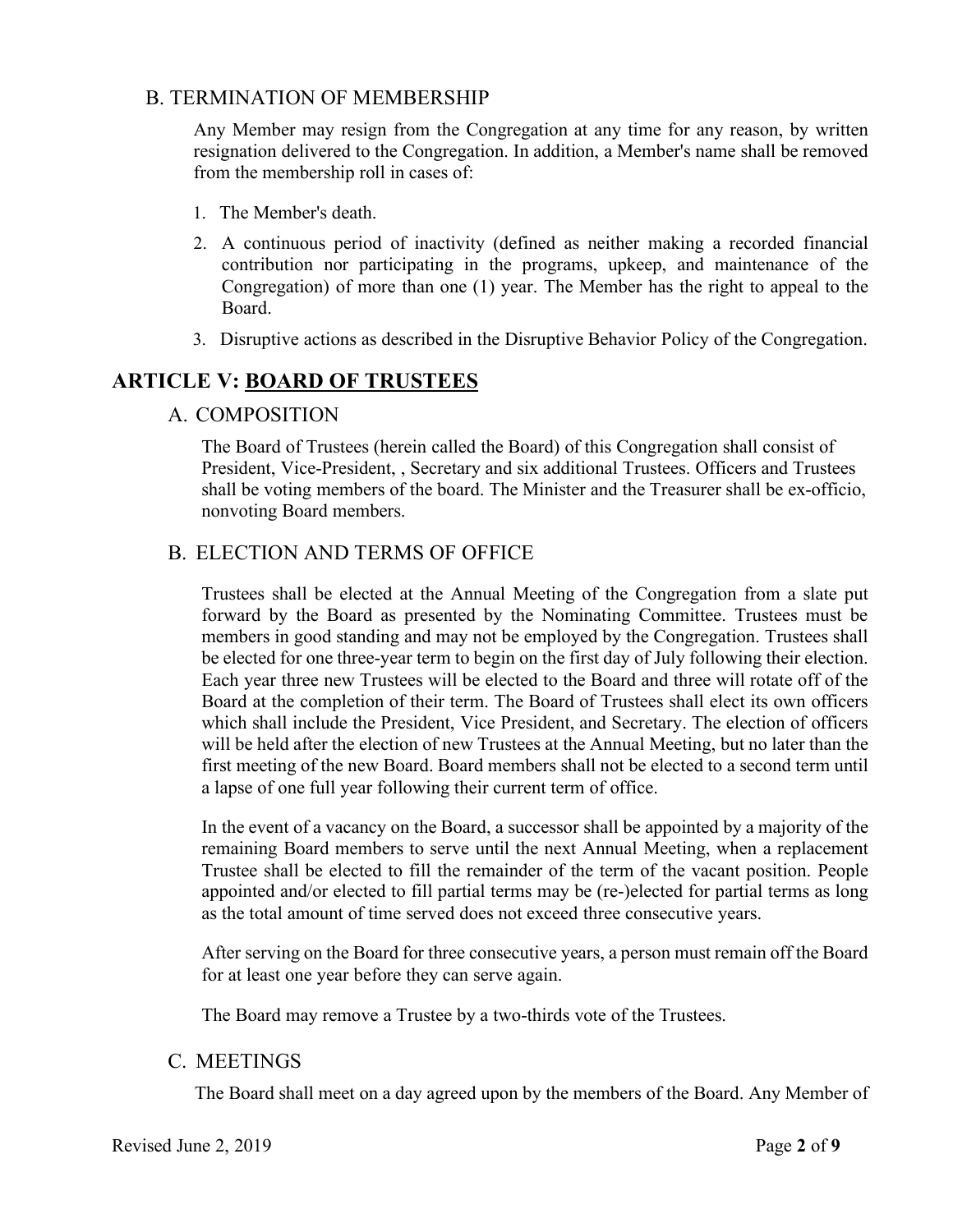the Congregation shall have the right to attend any Board meeting and to be heard on all affairs of the Congregation.

D. QUORUM

Five voting members of the Board shall constitute a quorum.

# **ARTICLE VI: BOARD FUNCTIONS**

# A. POWERS AND DUTIES OF THE BOARD

- 1. The Board shall provide leadership in pursuit of the purpose of the Congregation as stated in Article II.
- 2. The Board shall have overall fiduciary responsibility for managing the affairs of the Congregation. However, the Board may delegate as much of those responsibilities as they deem necessary and prudent in the best interest of the Congregation.
- 3. The Board shall cause the following items to be prepared and maintained:
	- All policies approved by the Board;
	- Job descriptions for Board officers;
	- Minutes of current year Board meetings;
	- Current Bylaws; and
	- Additional items as deemed necessary by the Board.

Responsibility for maintaining these documents shall be assigned to the current Board Secretary. A public copy of these documents shall be available at the Congregation for reference by Members of the Congregation.

- 4. The Board shall cause to be prepared an operating budget for the coming fiscal year, which will be presented for approval at the Annual Meeting of the Congregation or at a special meeting called for that purpose.
- 5. The Board shall not incur any liability in excess of 5% of the total annual budget without obtaining approval from the Congregation at a meeting called pursuant to Article VIII; and the Board shall not convey or mortgage the real estate of the Congregation without being authorized by the Congregation. The title to all property owned by the Congregation shall be vested in the Congregation.
- 6. The Board may authorize unbudgeted expenditures of up to 5% of the total annual budget per requested expenditure and readjust budgetary line items as necessary to cover such expenditures, providing that no single program of continuing interest to the Congregation be rendered ineffective by such readjustment.
- 7. No Board member shall receive remuneration for any service he/she may render by serving on the Board.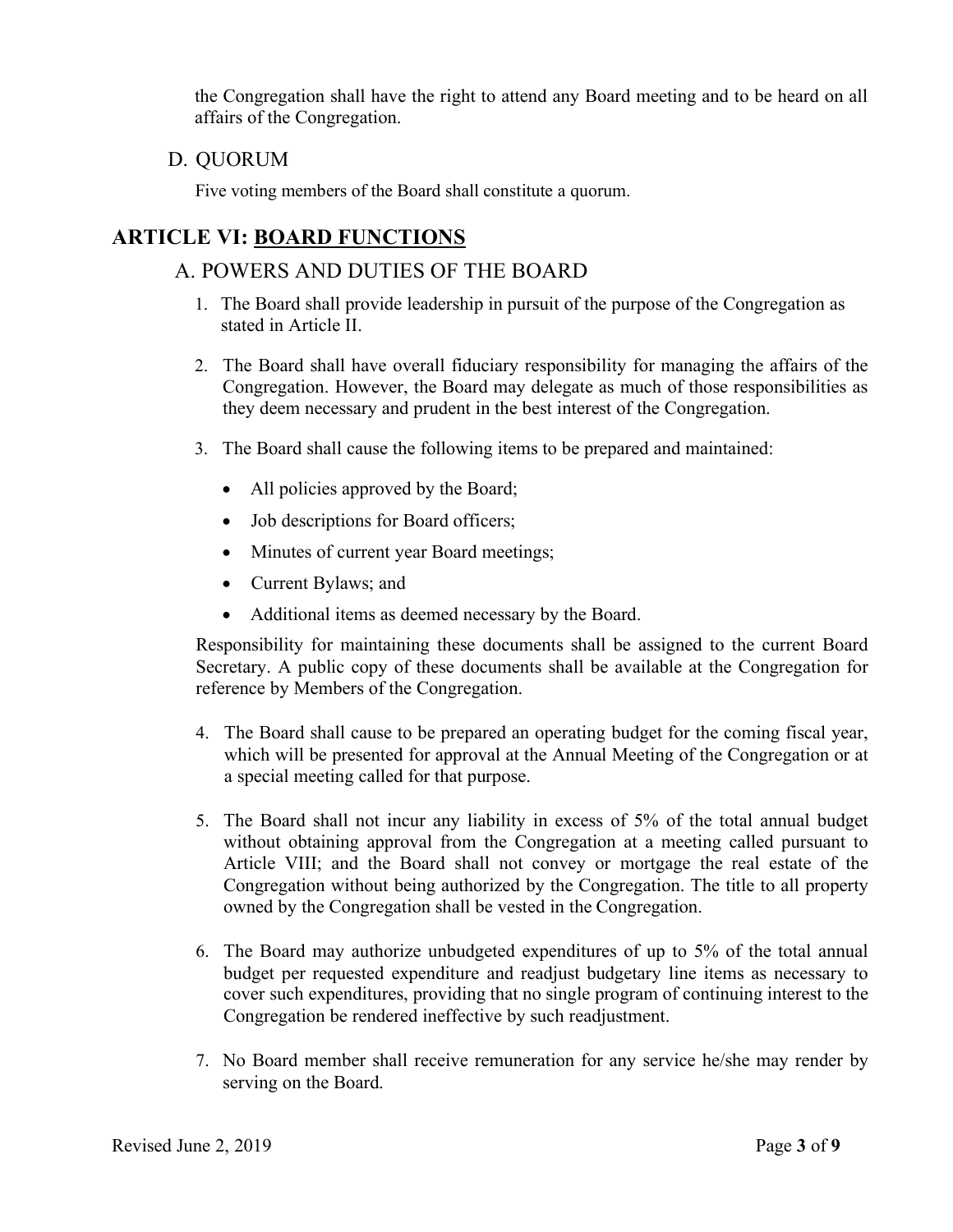## B. DUTIES OF THE OFFICERS

- 1. President The President shall serve, along with the Minister, as chief spokesperson and symbolic head of the Congregation. The President shall preside at all meetings of the Board or Congregation. The President shall sign documents pertaining to the purchase or sale of real property as authorized by the membership.
- 2. Vice President The Vice President shall fulfill the duties of the President in the latter's absence and serve as acting President should that position become vacant.
- 3. Secretary The Secretary shall take minutes and handle the correspondence of the official meetings of the Board and of the Congregation.

## **ARTICLE VII: CONGREGATION STRUCTURE**

### A. TREASURER

The Treasurer must be a member of the Congregation in good standing. The Treasurer is elected by the Congregation for a term of two years and may be re-elected for subsequent term(s).

The Treasurer shall have custody of and account for all Congregational funds. The Treasurer shall report on the finances of the Congregation as directed by the Board and shall prepare a Treasurer's Report for the annual meeting of the Congregation and budget recommendations for adoption by the Congregation at the annual meeting. As soon as practicable after the end of each Fiscal Year, the Treasurer shall report the full year financial results to the Board and to the Congregation.

In the event that the Treasurer position is vacant, the Board shall appoint a Treasurer to fill out the remainder of the term.

### B. CORE COMMITTEES.

The following are considered "core" committees in that they have defined requirements that provide checks and balances in the execution of their missions.

1. Nominating Committee - The Nominating Committee is a permanently established committee. Membership is open only to current Congregation Members. The Nominating Committee presents to the Board of Trustees candidates who have agreed to be put forward to stand for election to the Board, Nominating Committee and as Treasurer. Only candidates selected by the Nominating Committee will be considered for election to the Board, Nominating Committee or as Treasurer.

The Nominating Committee shall consist of three (3) to five (5) members who shall be elected by the Congregation at its Annual Meeting to serve a two (2) year term beginning on July 1st. Should a vacancy occur during the year, the Board shall appoint a replacement member who shall serve until the following June 30th.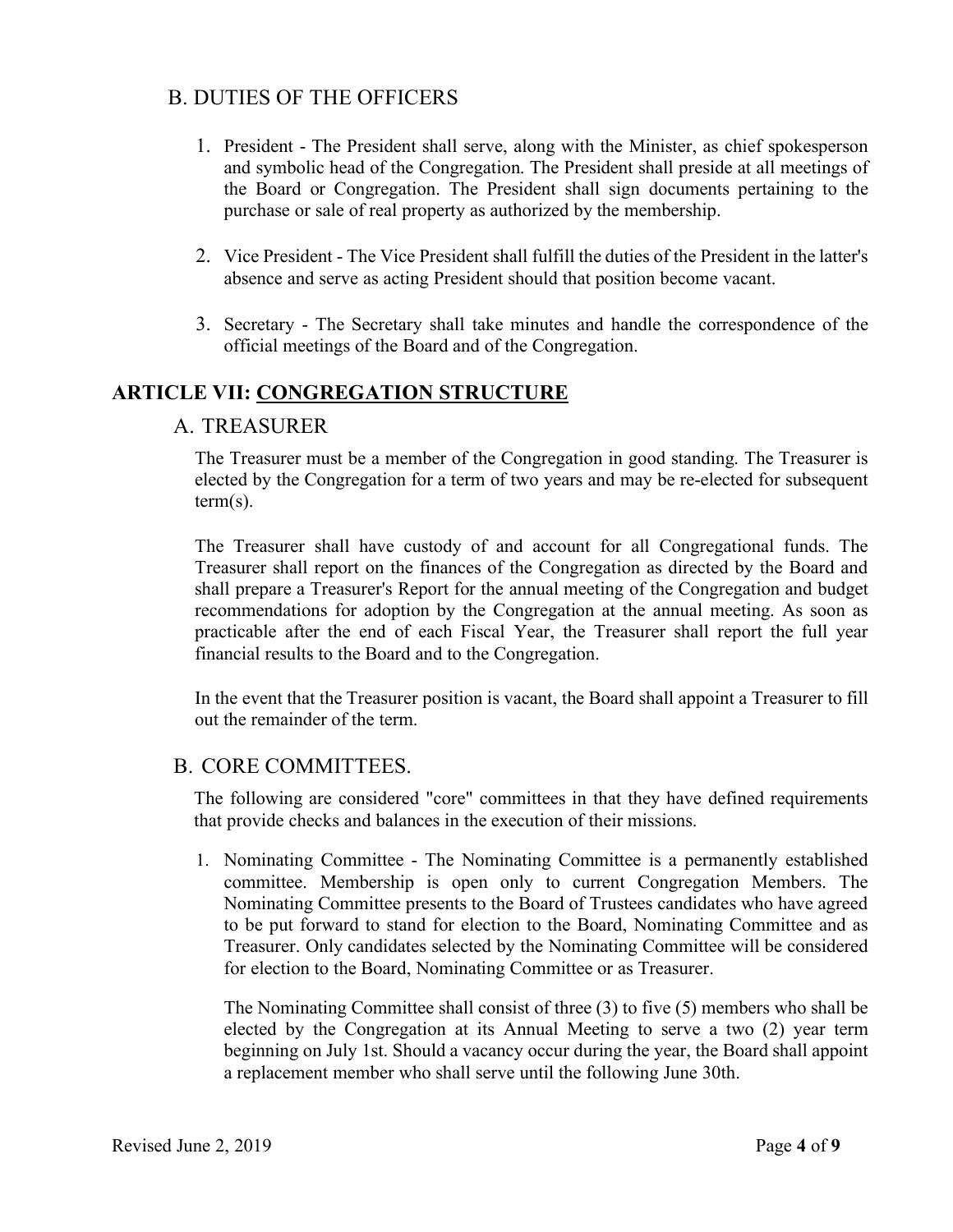The Nominating Committee shall present a Nominating Policies and Procedures document each year before the nomination process begins. This document shall be presented to the Board of Trustees and made available to the congregation.

- 2. Search Committee -A Search Committee shall be activated to search for a Minister upon approval of a motion to search, Article IX. The Committee shall consist of five (5) to seven (7) current members of the Congregation who are informed about and sensitive to the needs of the Congregation. A slate of candidates for the Committee shall be nominated by the Board of Trustees and presented at a called meeting of the Congregation, where a majority of Members present and voting shall elect the Committee members. The list of nominated members shall be included in the call for the meeting. Additional nominations may be made from the floor, with the prior concurrence of the nominees. Expenses incurred by the Committee shall be borne by the Congregation.
- 3. Finance Committee -The Finance Committee is a permanently established committee. It advises the Board concerning the financial affairs of the Congregation. The Committee develops and proposes to the Board an annual budget. It recommends the scheduling and extent of independent financial reviews of Congregation finances including all bank accounts and other investments, and financial practices. As directed by the Board, the Committee assesses the financial impact of Congregation policies, practices, and activities; manages the Endowment Fund; monitors Congregation investments including the Endowment Fund; and undertakes other projects as requested.

The Committee shall be composed of three (3) to five (5) members, all of whom shall be current members of the Congregation, in good standing. The Treasurer shall serve as Chair of the Finance Committee. All members shall serve a term of three (3) years and are appointed by the Board of Trustees.

### C. APPOINTED GROUPS

The Board may create other committees, teams, or any such group as required for the functioning and operation of the Congregation. Any current Member of the Congregation may submit a request to the Board to establish such group. The request shall propose the group's duties and scope of responsibilities and authorities. The tenure of such groups is determined by the Board. Chairpersons shall be approved by the Board. The Chairpersons shall select additional persons as required to serve on their groups. Membership shall be open to both current Members of the Congregation and other persons. Persons not current Members of the Congregation must be approved by the Board. All group members, including the Chairperson, serve at the pleasure of the Board.

# **ARTICLE VIII: CONGREGATION MEETINGS**

### A. ANNUAL MEETING

The annual meeting of the Congregation shall be held during the months of April, May, or June on a date determined by the Board.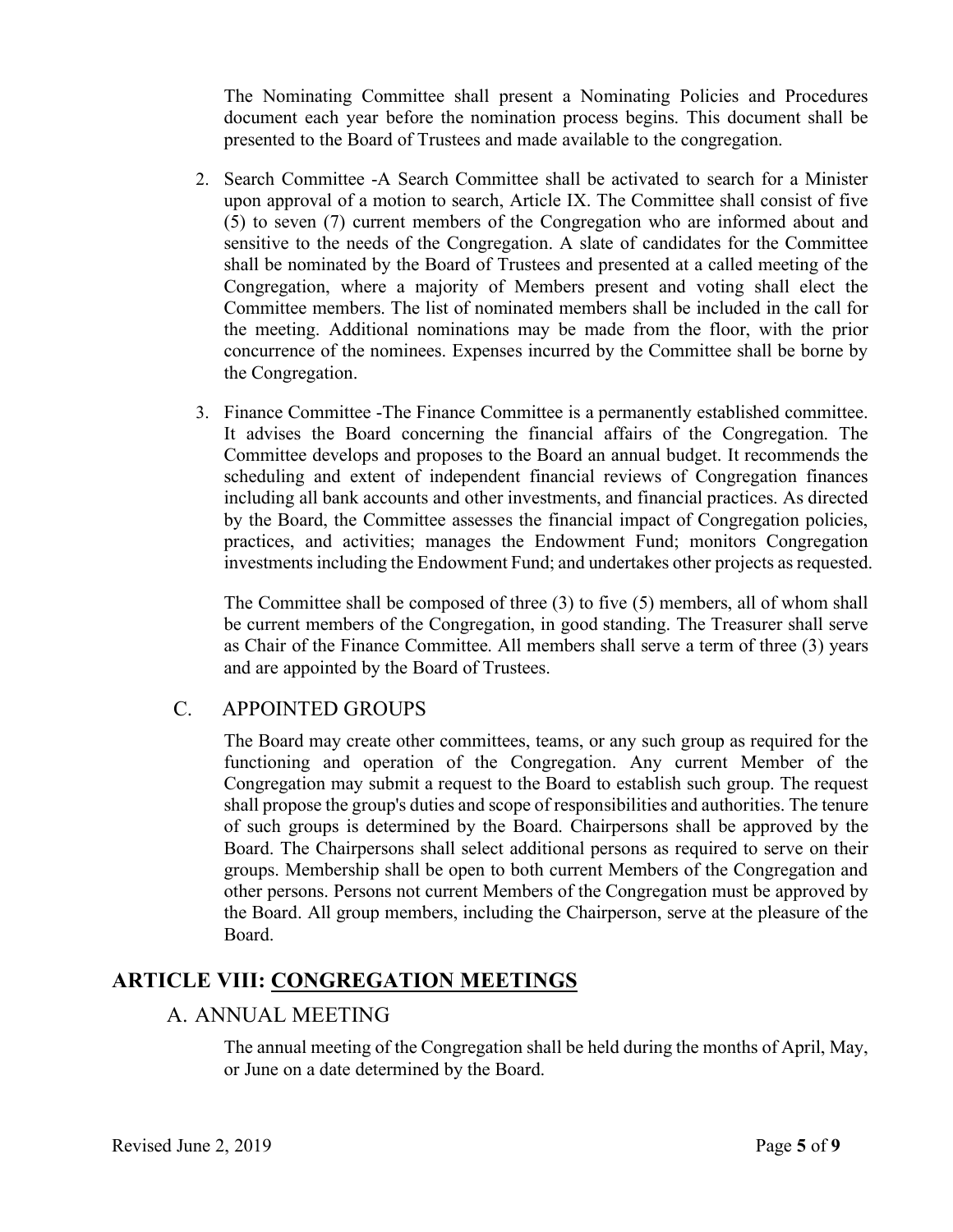### B. SPECIAL MEETINGS

Special meetings of the Congregation shall be called at the request of the Board or upon written request of 20% of the Congregation. Such Special Meetings are to be only for such purposes as specified in the call for the meeting.

### C. NOTICE OF MEETINGS

The President of the Board shall provide ten-day notice by e-mail, announcement in the Order of Service, and a posting in the Church lobby for any and all official meetings of the Congregation.

### D. QUORUM

Twenty percent of the current Members of the Congregation shall constitute a quorum at any duly called meeting of the Congregation. A lesser number than a quorum shall necessitate adjournment of the meeting to a later date.

### E. VOTING

Adoption of resolutions shall be by majority of those Members present and voting, unless otherwise noted in these Bylaws.

### F. CONDUCT OF MEETINGS

Robert's Rules of Order, Newly Revised shall be the procedural authority.

# **ARTICLE IX: MINISTER**

### A. MOTION TO SEARCH

Should the Minister's position be or become vacant, the Board shall prepare and submit a motion to the Congregation, for consideration at a called meeting of Members of the Congregation, to either (1) search for and obtain the services of a Minister or (2) leave the Minister's position unfilled at that time. A motion to obtain the services of a Minister shall contain an estimated range of remuneration including salary and all benefits. Either motion must have the approval of 67% of those Members present and voting at the called meeting.

### B. GUIDELINES

The Search Committee, Article VII, shall follow the guidelines of the Department of the Ministry of the Unitarian Universalist Association.

### C. LETTER OF AGREEMENT

The tenure of the Minister shall be indefinite. Either party shall provide a ninety-day (90) notice before termination. The Letter of Agreement shall state that the Minister will be an ex-officio member of the Board and all committees and appointed groups, with a voice but without a vote. Other provisions in the contract will be negotiated between the Minister and the Board before reporting to the Congregation.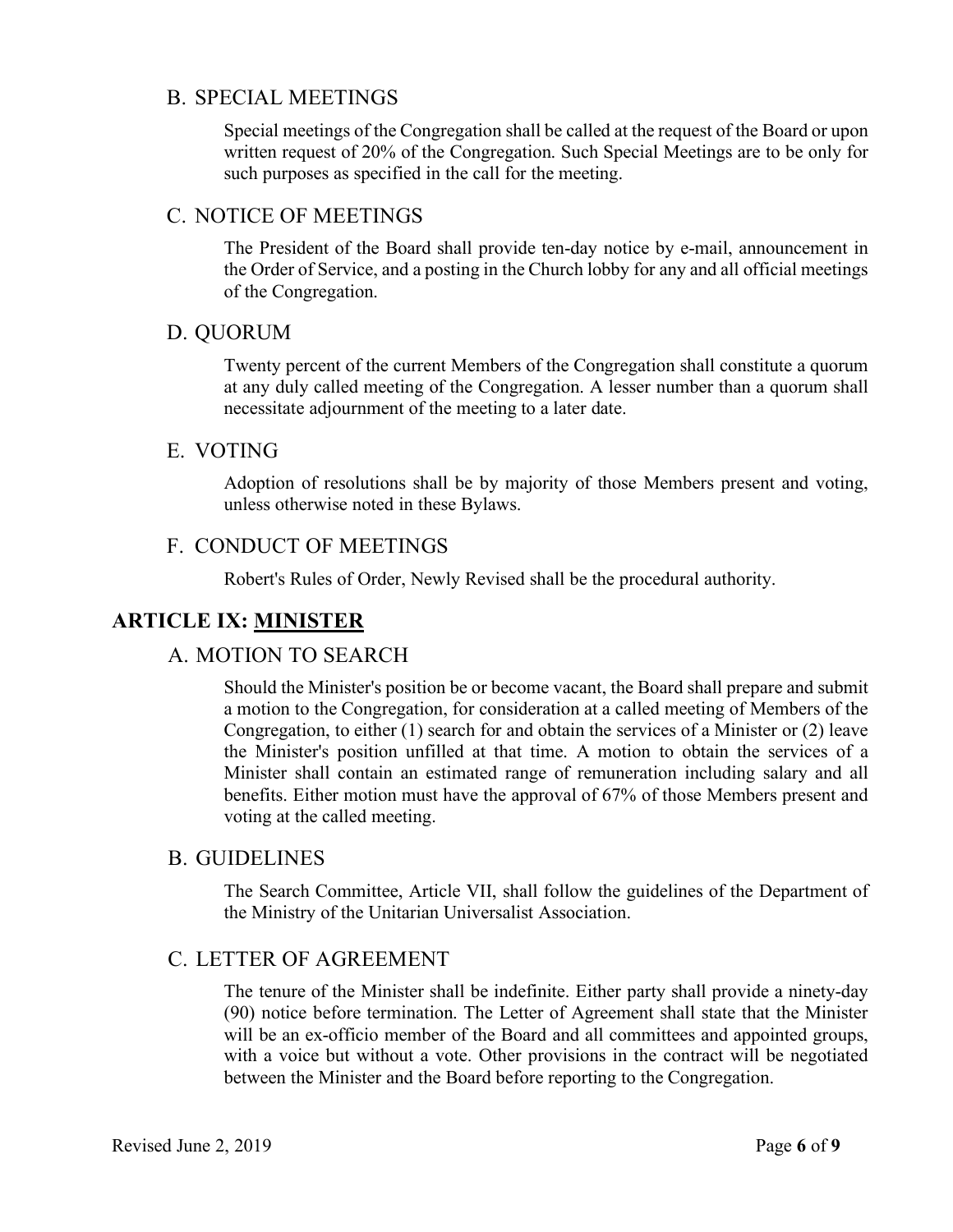## D. MOTION TO CALL

A motion to call any Minister recommended by the Search Committee and approved by the Board, and the proposed Letter of Agreement must be approved by the Board and by 80% of the current Members voting at a legal meeting of the Congregation. The use of absentee ballots may be allowed under guidelines recommended by the Search

Committee and approved by the Board. Included in the call shall be the entire proposed Letter of Agreement with the proposed Minister.

## E. REVIEW OF LETTER OF AGREEMENT

There shall be a review of the Letter of Agreement at least once a year by the Board. Any changes in the Letter of Agreement will require a simple majority vote of current Members present and voting at a legal meeting of the Congregation. Approved changes become effective following the concurrence of the Minister.

### F. TERMINATION OF TENURE

Upon a call by the Minister, the Board or a petition signed by not less than 20% of the Members of the Congregation, the President shall call a Special Meeting of the Congregation to vote on the following question: "Shall the Rev. (NAME) be retained as Minister of this Congregation?" If a majority of the Members present and voting shall vote in the affirmative on the aforesaid question, no action shall be taken. If there shall be no majority in the affirmative, the tenure of the Minister shall be terminated in such a manner as the Board shall prescribe, provided that the Minister receive a three (3) month notice of termination of tenure for the purpose of salary.

# **ARTICLE X: STAFF**

The Minister, in consultation with the Board, is responsible for employment, oversight, and termination of staff. The Board, in cooperation with the Minister, sets compensation and benefits for staff.

# **ARTICLE XI: FISCAL YEAR**

### A. YEAR

The fiscal year of the Congregation shall be for one year beginning July 1 and ending June 30.

### B. BUDGET ADOPTION

The annual budget of the Congregation shall be presented to the Congregation for adoption at the annual meeting.

# **ARTICLE XII: AMENDMENTS**

### A. SUBMISSION

Proposed Bylaw amendments shall be submitted to the Board of Trustees. Amendments shall be submitted for approval at a membership meeting under two conditions: through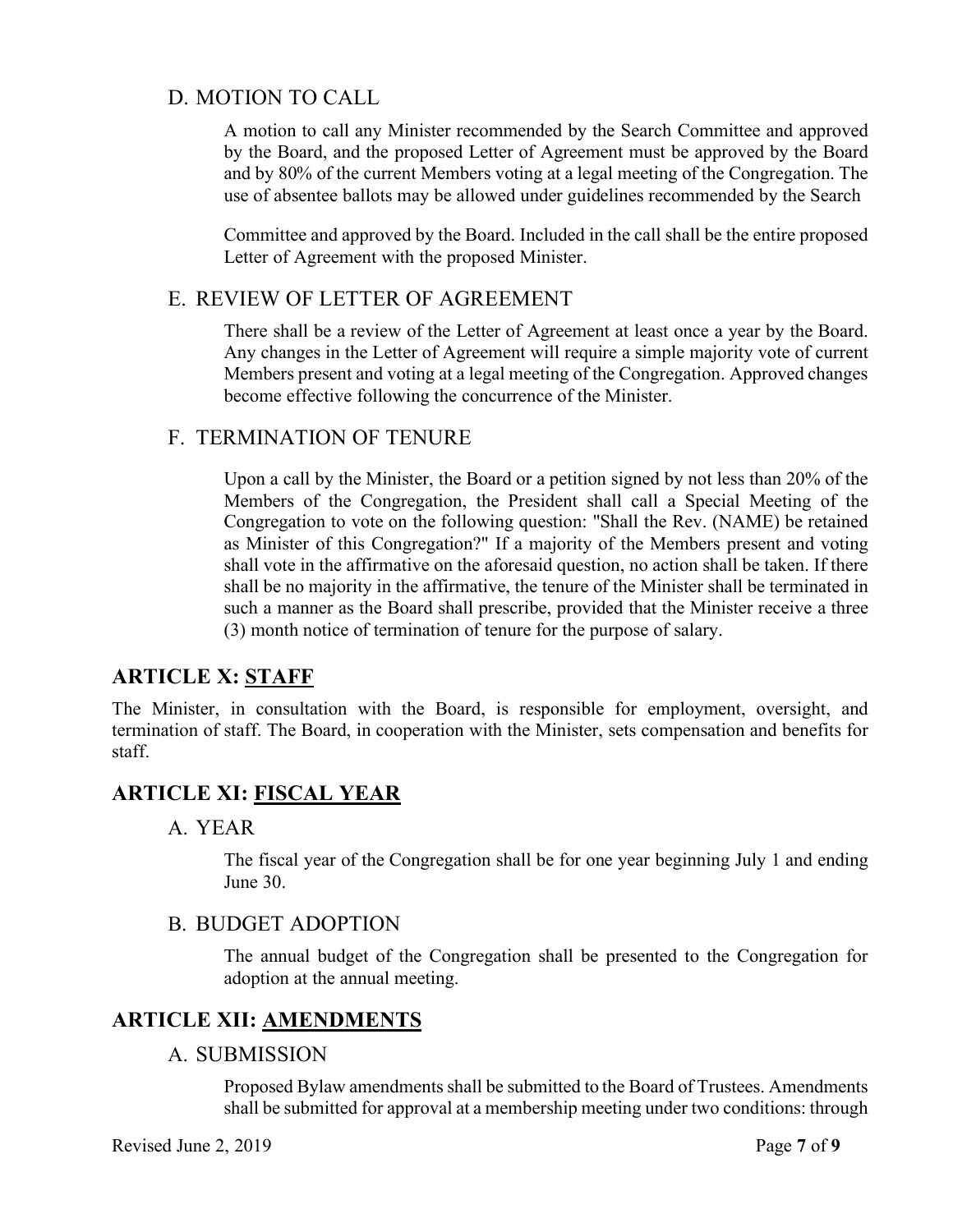recommendation for approval by the Board or upon petition by 20% of the current Members of the Congregation.

B. VOTING

Provided that at least a ten-day notice has been given to the current Members with regard to proposed amendments, the Bylaws may be amended by a 67% vote of the Members present and voting at any annual or special meeting of the Congregation.

### C. EFFECTIVE DATE OF AMENDMENTS

Amendments to the Bylaws of the Unitarian Universalist Congregation of Wilmington shall take effect upon being adopted by the membership at a duly authorized meeting.

## **ARTICLE XIII: DISSOLUTION**

Should the membership vote to disband the Congregation, any assets of the Congregation will be transferred to the Unitarian Universalist Association for its general purposes. This transfer shall be made in full compliance with whatever laws are applicable, with particular attention to preserving the non-profit status.

# **ARTICLE XIV: ENDOWMENT**

### A. ENDOWMENT FUNDS

Endowment funds shall include all funds donated to the Endowment. Provided, however, that the Finance Committee shall have the right to convert donations into cash or other assets, or decline donations which are in a form which cannot be used by the Endowment.

### B. MEETINGS AND REPORTS

The Finance Committee shall meet at least quarterly to review the composition and performance of the Endowment Fund, or more often as is in the best interest of the Endowment Fund. The Committee shall maintain complete and accurate records for the Endowment Fund. The Committee shall report annually to the Congregation at its annual meeting on the financial status of the Endowment Fund including an accounting of all funds.

### C. INVESTMENTS

The Finance Committee may obtain such expert advice as it deems necessary, provided any contracts shall be executed by the Board of Trustees. Members of the Committee shall not be liable for any losses incurred in the investment and management of assets of the Endowment Fund with the exception of bad faith, or gross negligence. No Committee member shall be personally responsible for any transaction of the Endowment fund so long as he or she acts in good faith and with ordinary prudence in handling fund assets. Investments in the fund shall be in accordance with investments standards for guardians and fiduciaries under North Carolina law. No Committee member shall engage in any self-dealing or transactions with the Endowment Fund in which the member has a direct or indirect financial interest which is greater than the